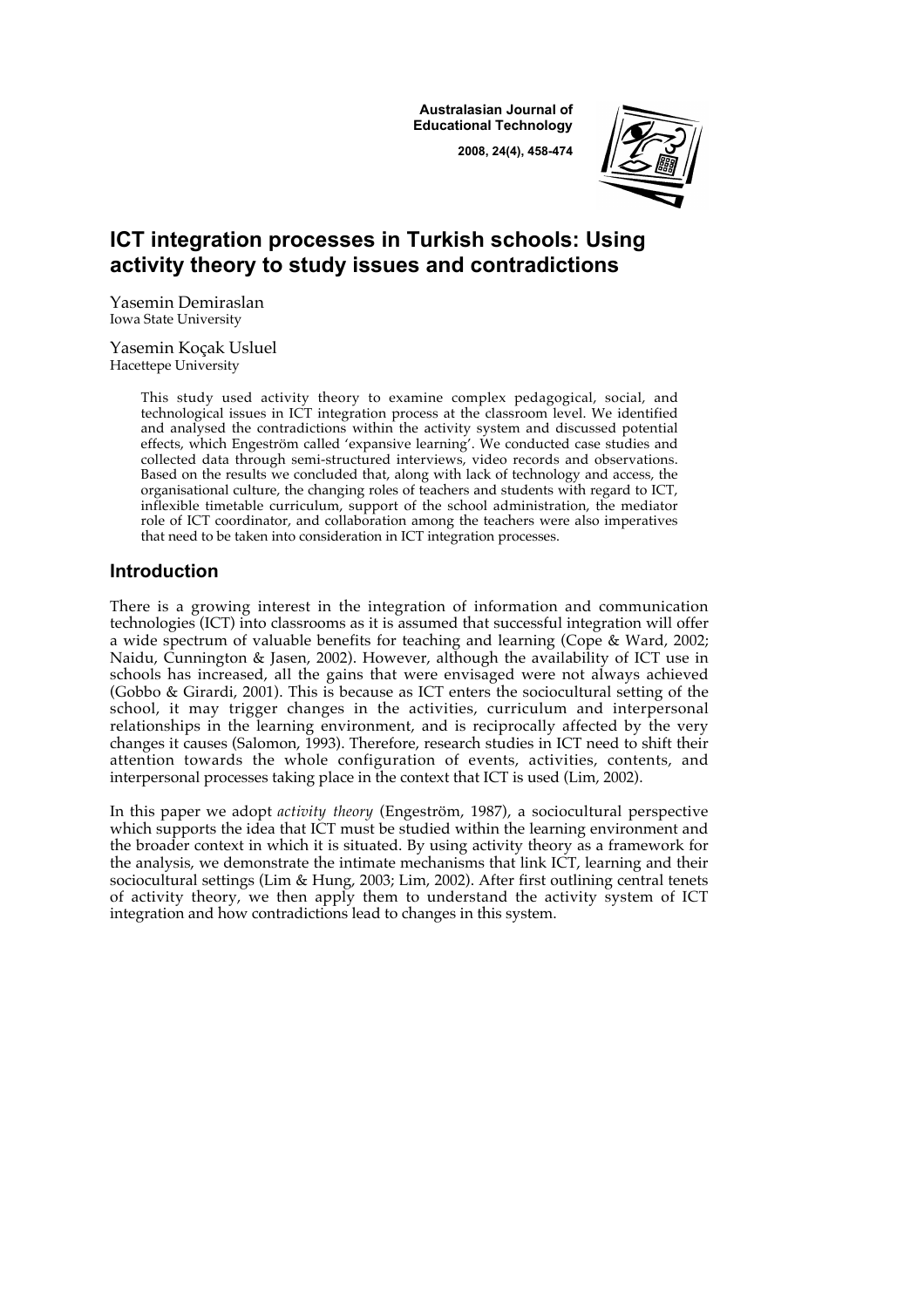## **Theoretical background: Activity theory**

Activity theory (AT) is a general framework for studying different forms of human activity as development processes (Kuutti, 1996). Within this general context, Engeström (1987) proposed a model (Figure 1) that conceptualises all purposeful human activity as the interaction of the elements: subject, object, tools, community, rules, and division of labour.

In this model of an activity system, the *subject* refers to the individual or group whose point of view is taken in the analysis of the activity. The *object* (or objective) is the target of the activity within the system. *Tools* refer to internal or external mediating artifacts which help to achieve the *outcomes* of the activity. The *community* is comprised of one or more people who share the objective with the subject. *Rules* refer to the explicit and implicit regulations, norms and conventions that constrain actions and interactions within the activity system. The *division of labour* discusses how tasks are divided horizontally between community members as well as referring to any vertical division of power and status (Center for Activity Theory and Developmental Work Research, 2003).



Figure 1. The structure of an activity system

Using this model to analyse the ICT integration, we can map the elements as follows:

| Subject               | Teacher (teaching experience, teaching approach, the personal,<br>administrational and instructional use of ICT, the place of ICT in daily<br>life, the necessity of knowledge and skills related to ICT). |
|-----------------------|------------------------------------------------------------------------------------------------------------------------------------------------------------------------------------------------------------|
| Object                | The goals of using ICT in teaching-learning process (knowledge and<br>skills acquisition, and problem solving).                                                                                            |
| Tools                 | ICT and the tools other than ICT, methods which are used, problems<br>which are encountered.                                                                                                               |
| Rules                 | The evaluation criteria, expectations of the teacher, rules of the school.                                                                                                                                 |
| Community             | Students, teachers, school administration, ICT coordinator.                                                                                                                                                |
| Division of<br>labour | The roles and responsibilities of students and teachers, cooperation<br>among teachers, the support of administration.                                                                                     |
| Outcome               | The reflection of the use of ICT in teaching-learning process to the<br>learning of students and instruction (Demiraslan, 2005).                                                                           |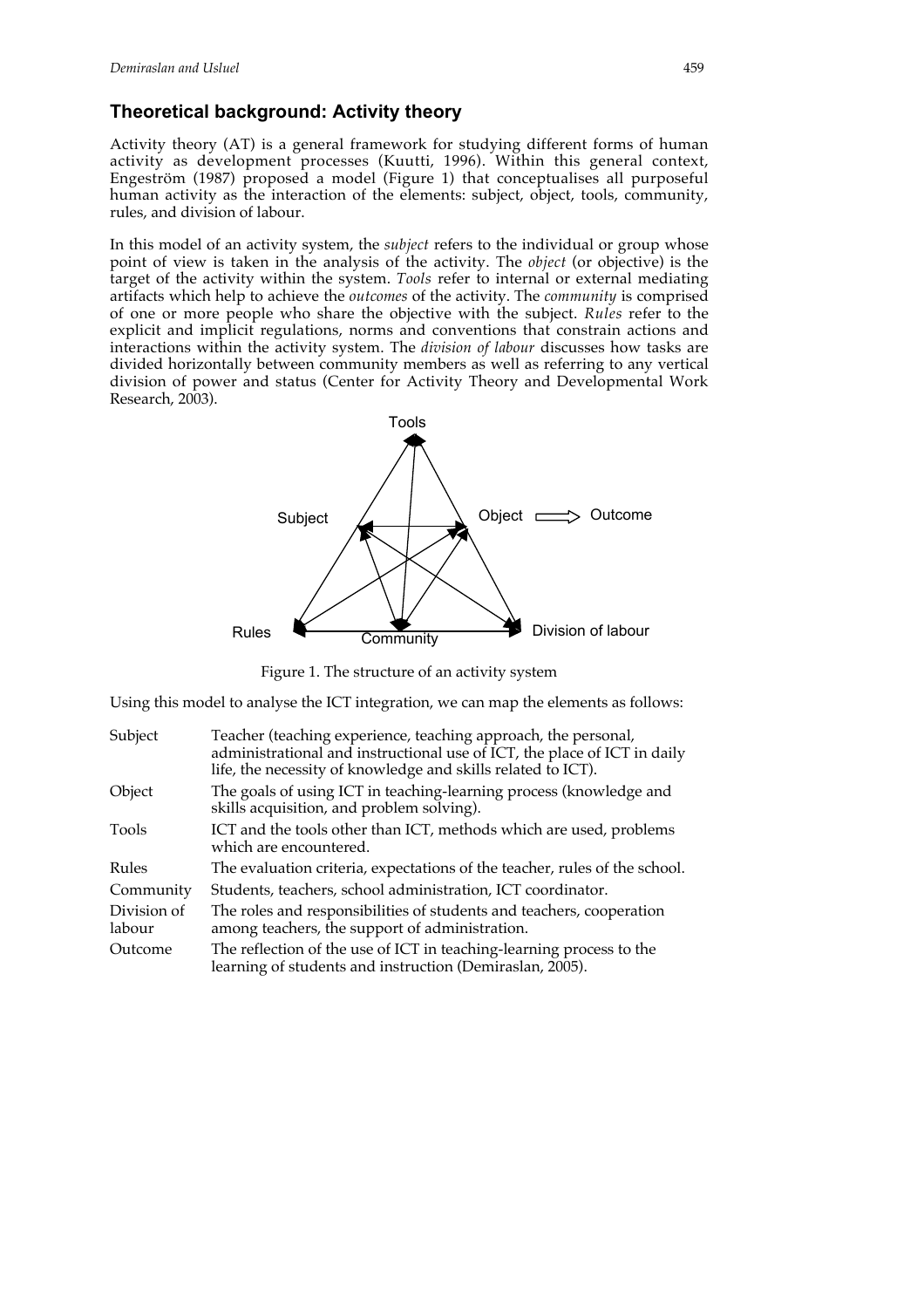AT uses the term *contradiction* to indicate a misfit within elements, between them, between different activities, or between different developmental phases of a single activity (Sujan, Rizzo & Pasquini, 2002). According to Engeström (1987, 2001), these contradictions can be problematic but if they are handled in a constructive way, they can also invoke development, through expansive learning. Therefore, in AT contradictions are seen as sources of development; activities are virtually always in the process of working through contradictions.

The introduction of ICT into the activity systems is likely to bring about contradictions. Because these contradictions hinder the effective integration of ICT, they have to be addressed by reassessing and redefining each component of the activity systems (Lim  $&$  Hung, 2003).

## **ICT in Turkish schools**

The body of authority is the key policy makers in the Ministry of National Education (MONE) for all levels of schools in Turkey. MONE has allocated considerable funding for the use of computers in the teaching and learning process since 1984 when ICT was first introduced to schools. The efforts have been undertaken include in service training of teachers and administrators, courseware and educational material development and training of computer coordinators.

On the other hand, the implementation of any innovation, including ICT is also a responsibility for the schools. Many studies conducted in different primary schools revealed that the use of computers varied due to the differences in school and teacher characteristics (Usluel, Mumcu & Demiraslan, 2007; Askar & Usluel, 2003). However, one common point found in these studies was that teachers mostly used ICT in administrative tasks at schools, such as preparation of lecture and unit plans, organising scores and reports of students, but not in instructional tasks such as using a presentation tool during class or using computers for experiments (Usluel, Mumcu & Demiraslan, 2007; Demiraslan, 2005; Askar & Usluel, 2003).

Therefore, it is supported by literature that although ICT has entered teachers' lives, their use of ICT for instructional purposes is insufficient (Martins, Steil & Todesco, 2004; Askar & Usluel, 2003; Suen & Szabo, 1998). The lack of ICT in classrooms, lack of knowledge, technical support, and insufficiency of in service training can explain why teachers do not use ICT in their courses. However, the integration of ICT into teachinglearning processes is a complex and multidimensional task including many dynamics such as ICT tools, teachers, students, school administration, educational programs and school culture (Sutherland, 2004; Lim, 2002; Kennewell, 2001). Hence contextual and in depth analyses in the framework of activity theory would be important for developing strategies for the integration of ICT into teaching-learning processes.

## **Research questions**

In this study, we used AT in order to examine complex pedagogical, social and technological issues in ICT integration process at the classroom level. The research questions can then be formulated as follows.

In the context of ICT integration into teaching-learning processes: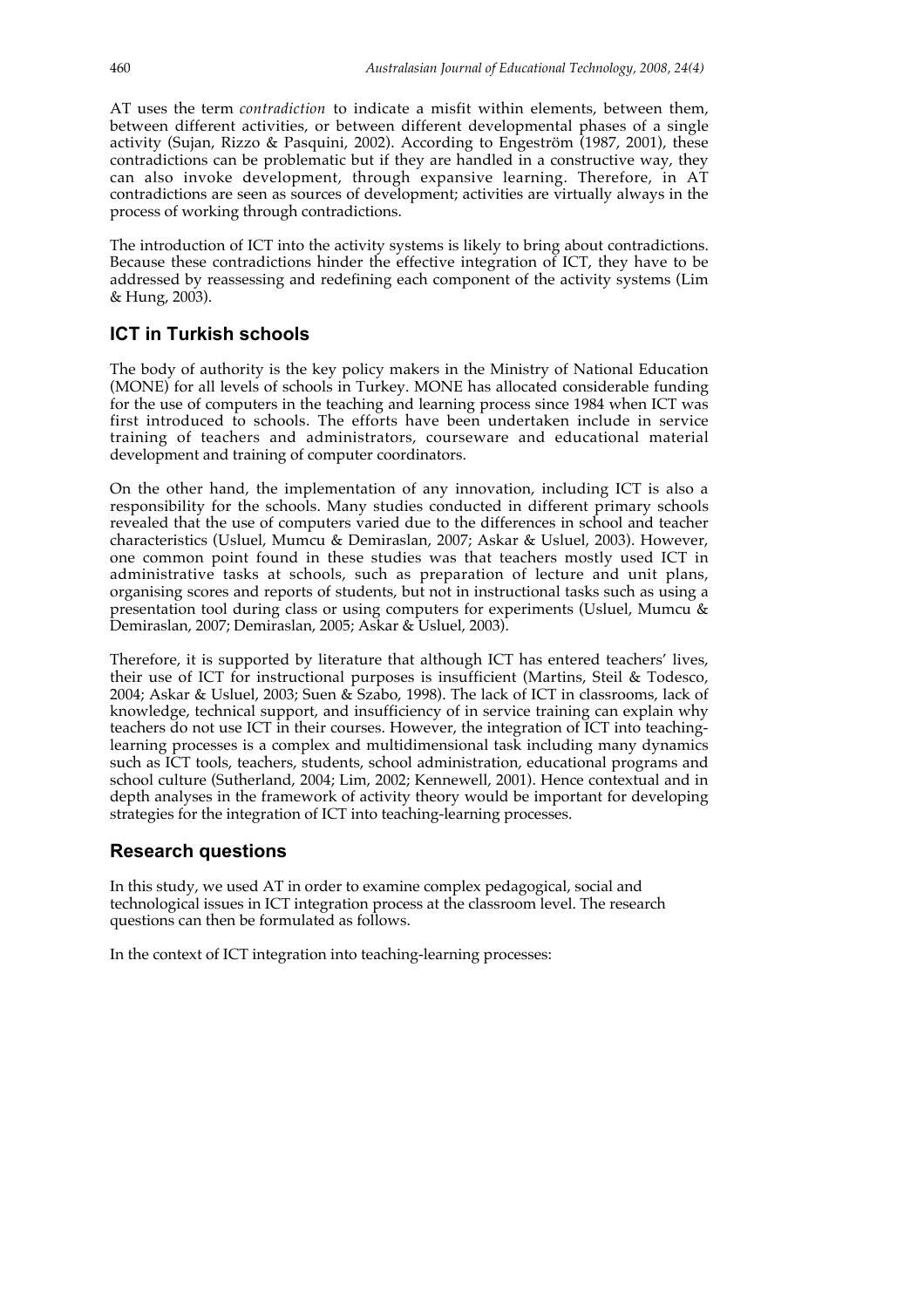- 1. What are the
	- a. Objects that motivate activity?
	- b. Tools that mediate the activity?
	- c. Rules that that regulate actions and interactions of activity?
	- d. The roles and responsibilities of participants in the activity?
	- e. The outcomes of activity to students' learning and instruction?
- 2. What are the contradictions within the activity systems?

## **Method**

## **Participants**

This paper draws upon the findings of two case studies conducted in two private primary schools that we named School A and B. The participants were two teachers using ICT in teaching-learning, ICT coordinators and students from each school. "Esra", from School A, was a science teacher having 8 years of teaching experience and "Kenan", from School B, was a mathematics teacher with 4 years of experience in teaching. Two groups of students with 4 and 6 members from School A and a group of students with 6 members from School B were chosen for focus group interviews. The students were between the ages 11-12.

## **Case study context**

Schools A and B were located in Ankara, the capital city of Turkey. Both schools were technologically rich, above the average of Turkish primary schools, and each had similar characteristics in terms of school management, curriculum, background of students, and teacher qualifications.

In School A, the average class size was 20. It had a computer laboratory with 23 computers connected to Internet and was equipped with data projector, projector screen, printer, scanner and digital video camera. There was also a library with 15 computers having Internet connection. Although there were no computers in classrooms, the science laboratory was equipped with a computer that was linked to the data projector. A specialist was also available to resolve technical problems.

In School B, the average class size was 24. There were three computer laboratories; 28 computers each in two of the laboratories and 25 computers in the third one. All the computers were Internet connected and each of the laboratories was equipped with data projector, projector screen, printer and scanner. As in School A, there were no computers in classrooms and a specialist was available to resolve technical problems.

#### **Data collection**

In order to triangulate findings, multiple strategies were employed for data collection, including observations of lessons, and interviews with teachers, students, and ICT coordinators. A total of 8 interviews were conducted in Turkish; 2 with each teacher, 2 with the ICT coordinators in charge of ICT (technological access and availability, teachers' and students' ICT use, in service teacher training on ICT, and the school's ICT culture reflecting the attitudes of school administration towards ICT use in classroom as well as the effect of curriculum), and 3 focus group interviews with students. The participants were interviewed for approximately 45 minutes each. The topics of the interviews were tied to the activity theoretical framework.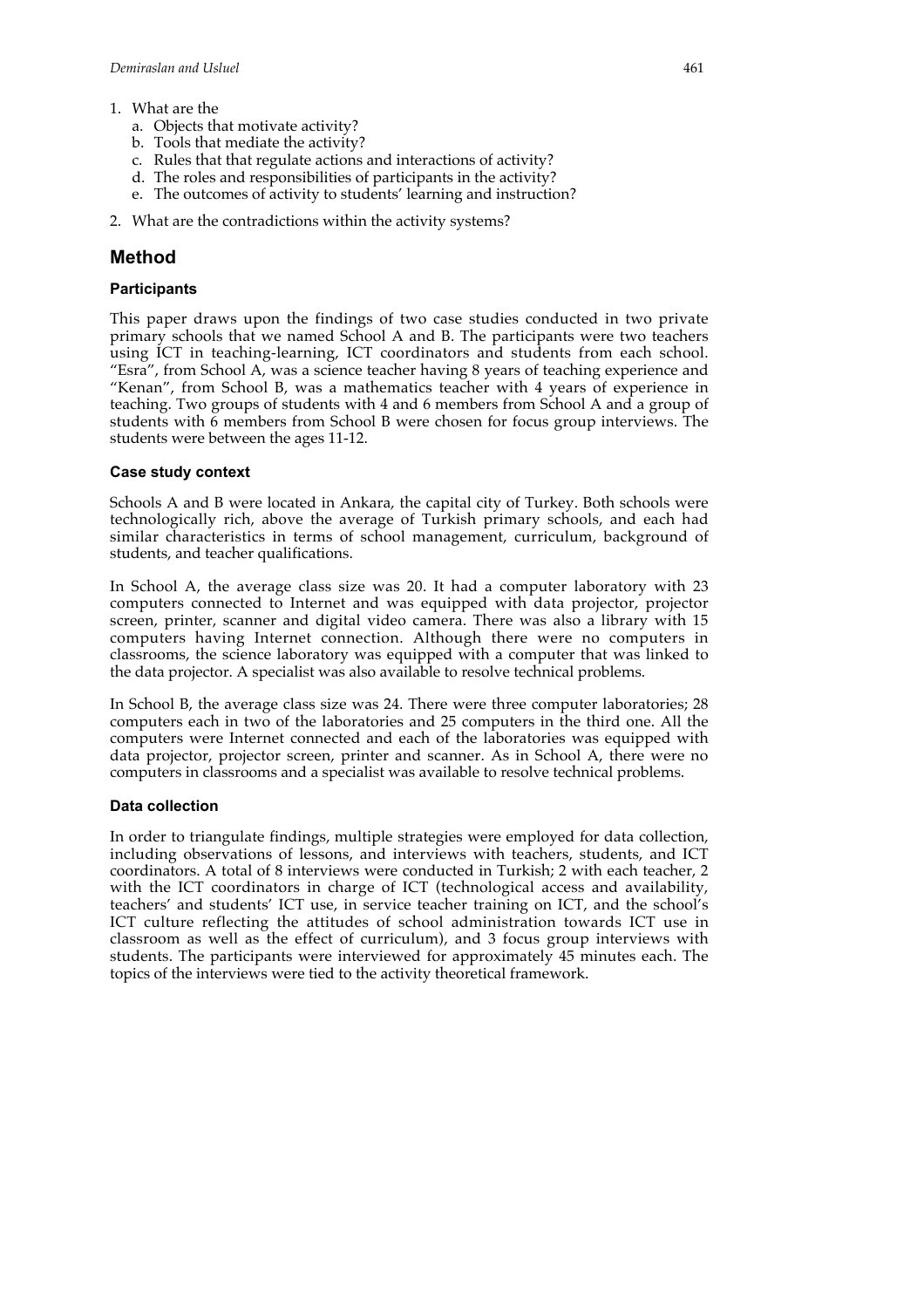Taking the activity system of the classroom as the unit of analysis, 15 lessons in School A and 9 lessons in School B were observed in 2004 spring semester. An observation form including the categories such as technology availability and use, lesson activities, grouping of students during ICT use, and learning content, the role of the teacher, and innovative uses of ICT in the classroom (if any) was developed to guide the observation process. A video camera was used in some lessons in order to minimise the observer effect.

#### **Data analysis**

Tape recorded interviews were transcribed and then analysed in terms of categories drawn from AT, namely: *Subject* position; tools; object; rules, community and division of labour. The process followed during the content analyses included identifying valid codes by reading the transcripts repeatedly, determining meta-codes that included more than one code, generating activity systems based on the final codes and metacodes, and identifying themes. While analysing the observation data, the frequency of categories that had been observed were marked in the observation form. Similarly, the video analysis was performed through watching the videos repeatedly and then checking the related categories on the observation form. The findings were used to support the content analyses results.

## **Findings and discussions**

Taking the elements of AT into consideration, the results below were obtained, related to the interactions among ICT, individuals and the context in which the activity was realised. We used a teacher's perspective which means that we chose teacher as the subject in our analysis.

### **Research question 1a: Object: The goals of teachers about using ICT in teaching-learning processes**

The following questions were posed to the teachers about the object: "What are the most important factors which encourage you to use ICT in your instructional activities? Do you plan to go on using ICT?" (All question and responses have been translated from Turkish by the researchers).

In school A, Esra defined the goals of using ICT as "offering more effective and higher quality education in shorter periods of time, carrying out more activities, increasing the perceptions of children and drawing their attention to the subject owing to visual stimulants".

In school B, Kenan stated that he did not use ICT directly for instructional purposes, but for reinforcement purposes to ensure the permenance of what was learned, and defined the other motives of using ICT as "accustoming students to Internet which [he] regarded as a resource of unlimited information and the indispensability of adapting to developing technology".

Both of the teachers mentioned that they planned to go on using ICT and that they sought ways of using it more effectively.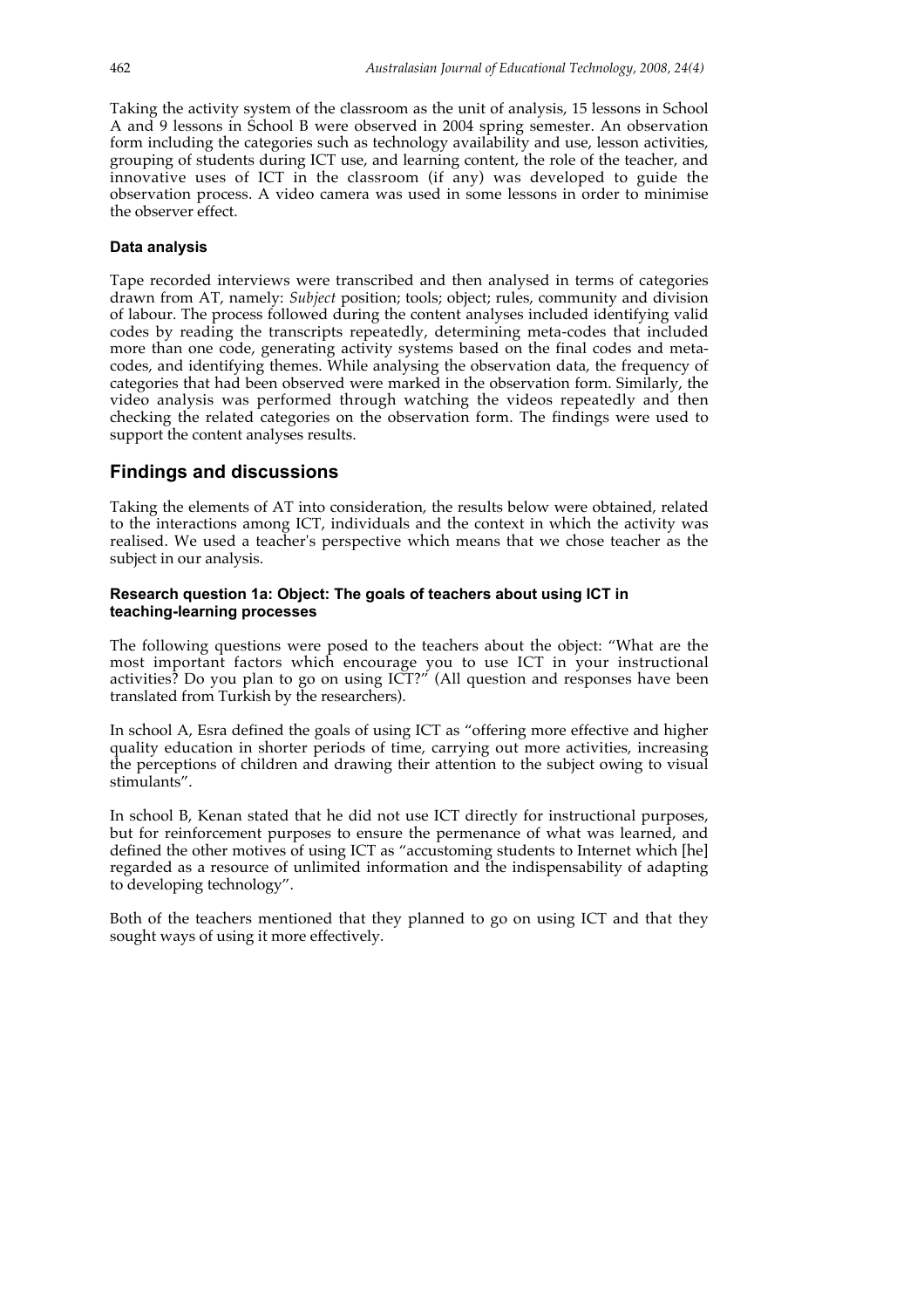### **Research question 1b: Tools: The tools in ICT integration process, which serve as mediators to achieve the goals**

Four questions were posed to teachers concerning the tools which serve as mediators for the relations between *Subject* and *Object*. The first question was as follows: "What are the ICT tools that you use in teaching-learning process?"

Esra mentioned that she "used computer, projector and CD software and wished to use new technological tools such as handheld computers to carry out more science experiments in shorter periods of time". The observations revealed that in 8 courses where ICT was used, *PowerPoint* presentations were the most common applications. In addition, various software programs on CDs were used to support students' practice, and Internet was used for online quizzes and finding subject related resources.

Kenan said that he "used *PowerPoint* to present the Internet links related to the subject [he] taught in the classroom". He added that he was able to provide the students with visual information thanks to ICT. It was observed that ICT was used for exercisingpractising activities, playing games and visiting the web sites about the related topics in 5 classes where ICT was used, and that games were regarded as rewards of instructional activities.

Secondly, the following question was asked to the teachers: "Which methods do you apply when using ICT in teaching-learning process?"

Esra stated that the students worked individually when having a quiz on the Internet and as a group when elaborating a booklet or poster, and listened to *PowerPoint* presentations altogether in the classroom. Moreover, she said that she made use of discovery techniques, question-answer, and problem solving methods. The students emphasised that "learning by playing raised their motivation, group works were effective, they understood the subjects better owing to animations in *PowerPoint* presentations", however they preferred carrying out activities themselves to teacher explaining the topic directly.

It was observed that the teacher mostly explained the stages of process and students used the ICT in pairs in the lab, or worked in small groups in the classroom where ICT was used to support the content. Group work was also common in the courses where ICT was not used.

Kenan stated that he generally used problem solving methods which were not observed during any of the class observations. The students pointed out that "their involvement in the course would increase when the teacher told the subject and then they practiced on the computer". It was observed that the students worked individually in both the courses where ICT tools were used and were not used. While the teacher acted as a coach and posed questions in the courses where ICT was used, he just taught the learning content in the courses where ICT tools were not used. The observations also revealed that the students were encouraged to strengthen their learning using game based exercises provided by means of Internet links.

In order to identify the difficulties encountered when using ICT in teaching-learning processes, the following question was asked to the teachers: "What difficulties do you encounter when using ICT?"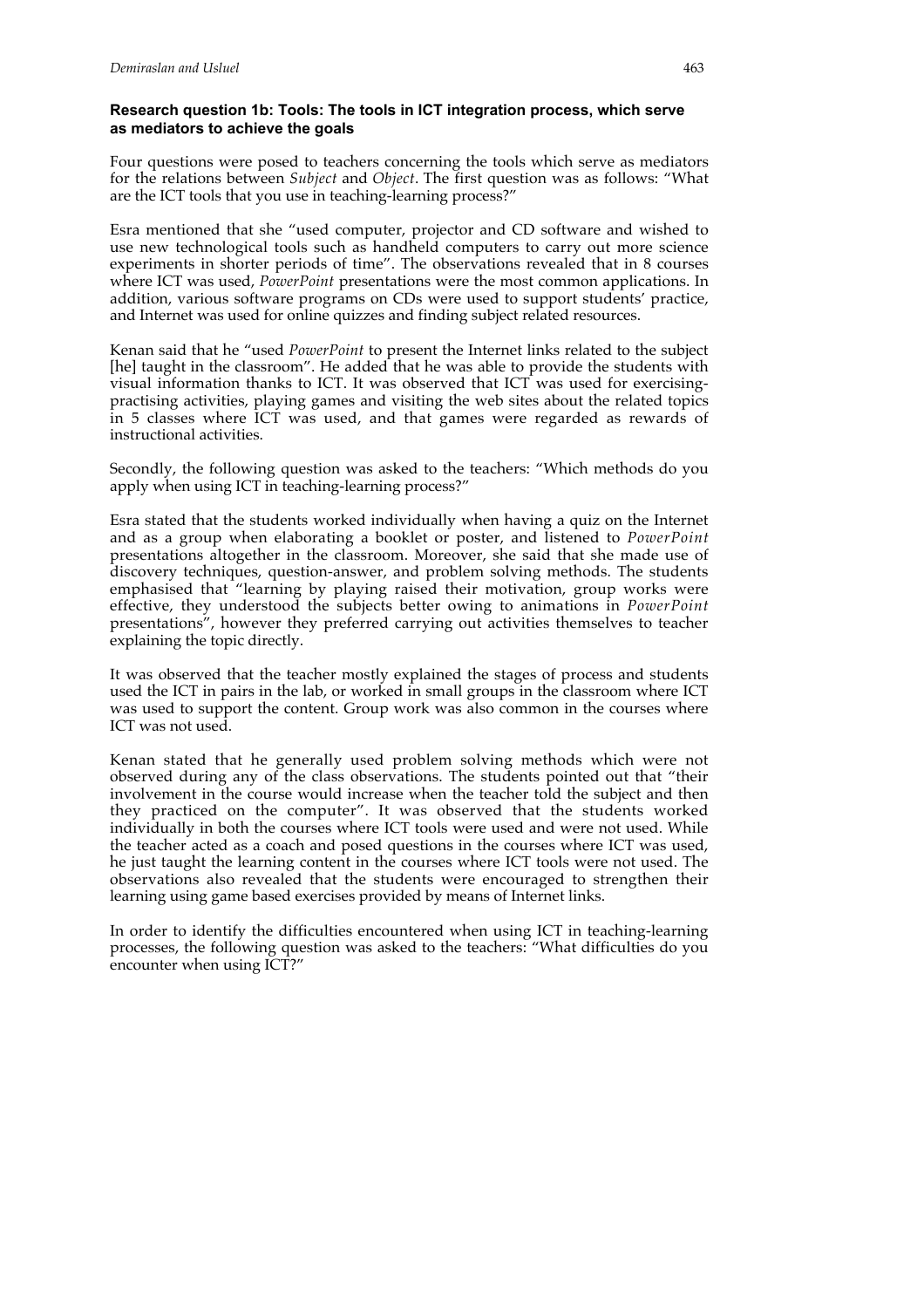Esra mentioned resource problems such as lack of computers and projectors in classrooms. A student who expressed similar opinions said that "they did not have enough computers and access in the school when they needed". Observations confirmed that some students used computers in pairs in the library due to insufficient numbers of computers and there was only one computer in the science laboratory, used solely by the teacher. Nevertheless, the ICT coordinator pointed out that teachers and students had unlimited access to ICT resources. Hence, it is noticeable that there are differences between the viewpoints of the ICT coordinator, and teachers and students in School A concerning access to ICT resources.

Additionally, Esra mentioned that she needed further training to design more effective ICT based activities. She added that she had classroom management problems in the courses where ICT was used since it was difficult to deal with each student individually. Observations confirmed that although the teacher was successful at maintaining order in the classroom in most courses, she had difficulty in responding to the students' questions and helping them individually in the courses where ICT tools were used.

Kenan stated that they had had problems such as "slow Internet connection and insufficiency of computer equipment but currently technical equipment and support were available whenever they needed". Although there was one computer per student, it was observed that the opportunity of students to use computers for extra-class activities was limited. The students also pointed out that they did not have the opportunity to use computers whenever they needed and they wished that more time was dedicated to students' use.

Furthermore, touching upon the problem of delivering the curriculum in time in the courses where ICT was used, Kenan noted that "they were not able to deal with different extra-class activities and that the Ministry of National Education (MONE) should make changes in the curriculum".

It was observed that Kenan had problems in classroom management in the courses where ICT was used due to the difficulty of dealing with each student individually although he did not speak of such a problem during the interview.

#### **Research question 1c: Rules: The rules that regulate actions and interactions of ICT integration into teaching-learning processes**

Four questions were asked to the teachers in order to collect information about the rules which constrain the use of ICT and guide the *subject* in teaching-learning process.

The following questions were asked to the teachers about the assessment criteria they used in the class: "What are the criteria that you take into consideration when evaluating the learning of your students? Do these criteria change in the courses where you use ICT tools? Or do you develop new criteria for these courses?"

Esra pointed out that she used "such assessment criteria as computer quizzes, oral examination, individual evaluation of each student and multiple choice examinations together, and attached particular importance to performance evaluation". The observations revealed that the students took an online quiz every 15 days and the teacher incorporated group work and assignments into assessment.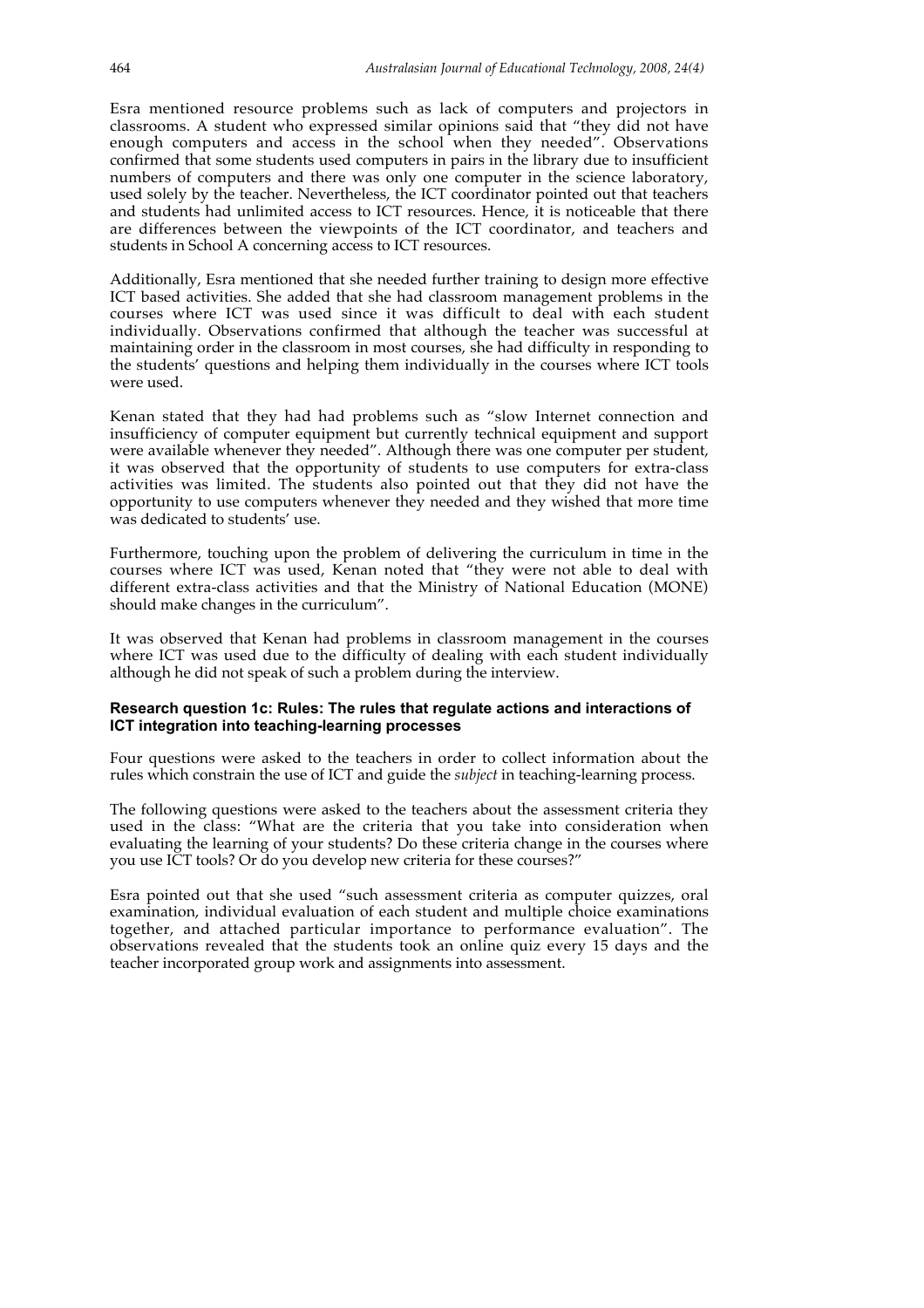Kenan remarked that "MONE had a determining role in the assessment methods he used in courses, and accordingly, he was obliged to make at least two written examinations". However, he added that he evaluated student term papers which should include Internet research and classroom presentation via *PowerPoint*. During the observation period, ICT was not used for the purpose of student evaluation.

The following question was put to the teachers to find out their opinions about the ideal classroom environment which enabled the active use of ICT: "What should be the classroom environment to make the most effective use of ICT?"

Esra spoke of "an interactive classroom environment where the individual differences between students were taken into account and which was equipped with various technological tools such as computer, projector, printer and scanner". Students also defined an effective classroom environment as the one which was equipped with technological tools.

Esra added that she expected higher skills from her students in the courses where she used ICT since she believed that "ICT increased student learning especially in abstract subjects thanks to animations and simulations". It was remarkable in the observations that the teacher was clear about her expectations from the students in all the courses and the students were aware of what they were doing. It can be concluded that Esra expected her students to participate in the course more actively and carry out studies based on research and discovery.

Kenan emphasised the importance of "a classroom environment in which there were good computers, fast Internet connection and good software, and where the teacher did not have to deal with technical deficiencies". Moreover, he pointed out that he expected his students to fulfill general assessment criteria in terms of success and not to display undesirable behaviours challenging classroom management. It was observed that there were some ambiguities about Kenan's expectations from his students in the courses where he used ICT compared to the courses in which he did not use ICT. This ambiguity can be due to his use of ICT as a supplement of classroom activities rather than a main part of the teaching-learning process.

The students defined an effective classroom environment as one where "various technologies were used, access to Internet was controlled to provide safety". Additionally, one of the students stated that they would be "more competent computer users owing to a research course carried out under the supervision of a teacher".

The following questions were asked to the teachers about the school rules on using ICT in the teaching-learning process: "Are there any rules imposed by the school about using ICT in teaching-learning process? What is the impact of these rules on using ICT in the courses?"

Esra stated that "a reservation system was used in the school to regulate the access to computers in the library, and she did not have difficulty in access to computers". It was noticeable that Esra, who mentioned that the school administration was not supportive enough and the ICT resources were insufficient, stated that she did not have difficulty in getting access to resources. It can be concluded that since other teachers did not use ICT frequently, Esra did not have problems about using ICT opportunities.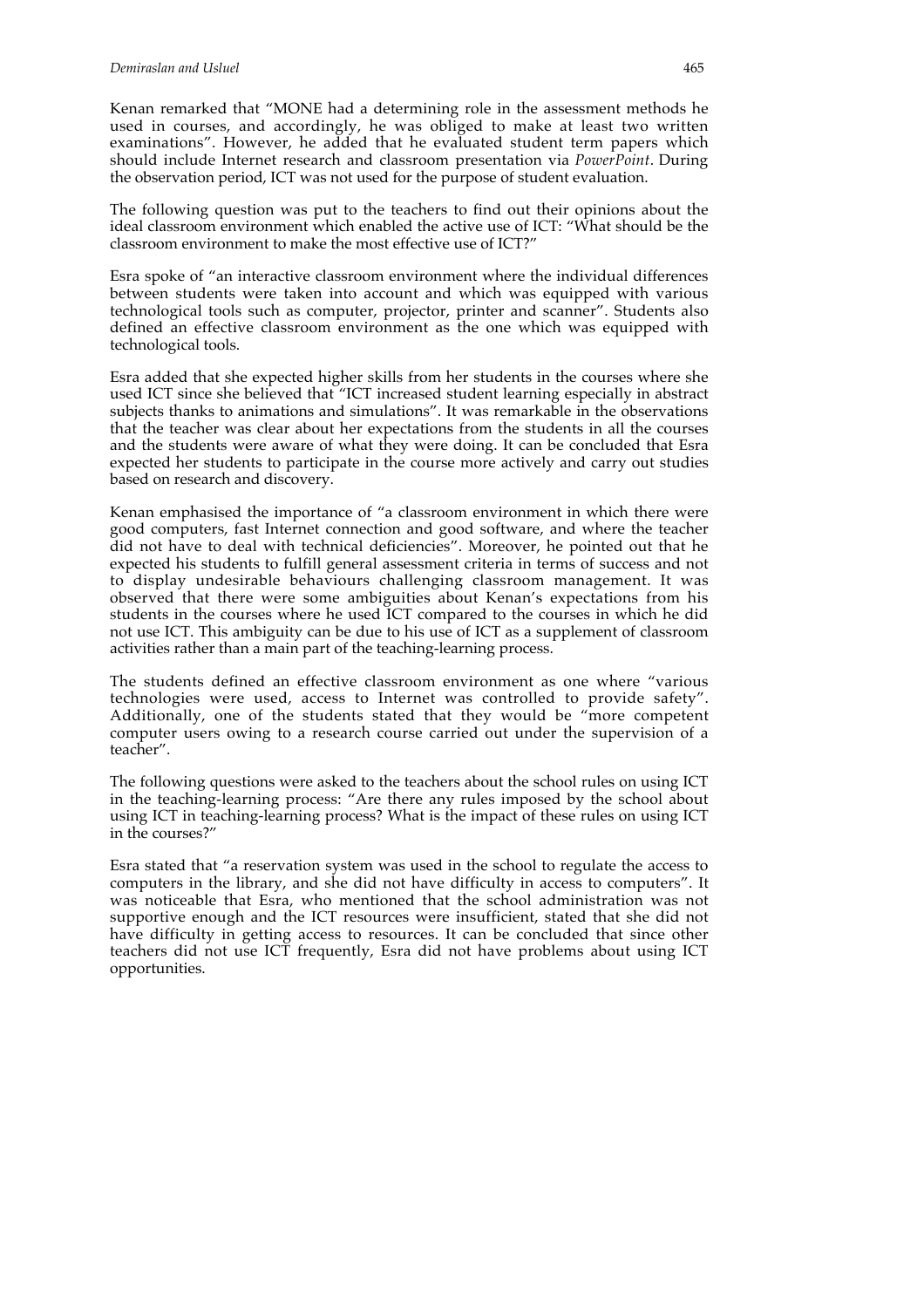Kenan pointed out that the school did not have any particular expectations from teachers about using ICT and that the only expectation of the school was carrying out the course in the most effective way and maintaining the school's reputation.

#### **Research question 1d: Division of labour: The roles and responsibilities of participants in ICT integration into the teaching-learning process**

Four questions were asked of teachers to find out the division of labour among participants in the use of ICT in teaching-learning process.

First, the following questions were asked to the teachers to ascertain the impact of ICT on teacher and student roles in the classroom: "Which different roles and responsibilities do your students assume in the courses where you use ICT, compared to the courses where you do not use them? What kind of different roles and responsibilities do you assume?"

Esra noted that "although her workload increased, she had an opportunity to elaborate more activities by using ICT in the classroom". She further mentioned that "owing to ICT tools, the students were involved in the course more actively; they tried to discover new things and even carried out research on their own initiatives". Similarly, the students stated that in the courses where ICT tools were used "they participated in the course more actively, carried out research, prepared *PowerPoint* presentations based on group work in which they were able to assist each other, and participated in international online projects".

It was observed that the teacher guided the students, gave feedback to their work, and helped them solve problems both in the courses where ICT was used and not used. And the students continuously interacted with each other through sharing their group work. Thus, it can be concluded that the teacher's teaching philosophy had a large impact on the roles and responsibilities of students and teachers in the courses where ICT was used or not used.

Kenan stated that "although the courses in the classroom were generally teacher centered, the students were more active in the courses where ICT was used and they were able to carry out the activities easily under his guidance". He also noted that "ICT ensured the development of social relations thanks to continuous interaction among the students". Similar opinions were expressed by the students who said that "they participated more actively in the courses where ICT was used, they were in more communication with each other and received more assistance from the teacher". On the other hand, it was observed that learning environments were mostly teacher centered in all courses where ICT was used and not used. Although the teacher assisted the students to deal with some activities in courses where ICT was used, he preferred giving the answers to the questions rather than encouraging the students to solve the problems themselves.

The following question was asked to the teachers to find out whether there was a collaboration among the teachers in the school about the use of ICT, and to identify the level of collaboration: "What kind of communication and collaboration is there among teachers in the school about the use of ICT in teaching-learning process?"

Esra stated that "although ICT coordinator helped her when she needed, the communication among teachers was insufficient so that she rarely carried out projects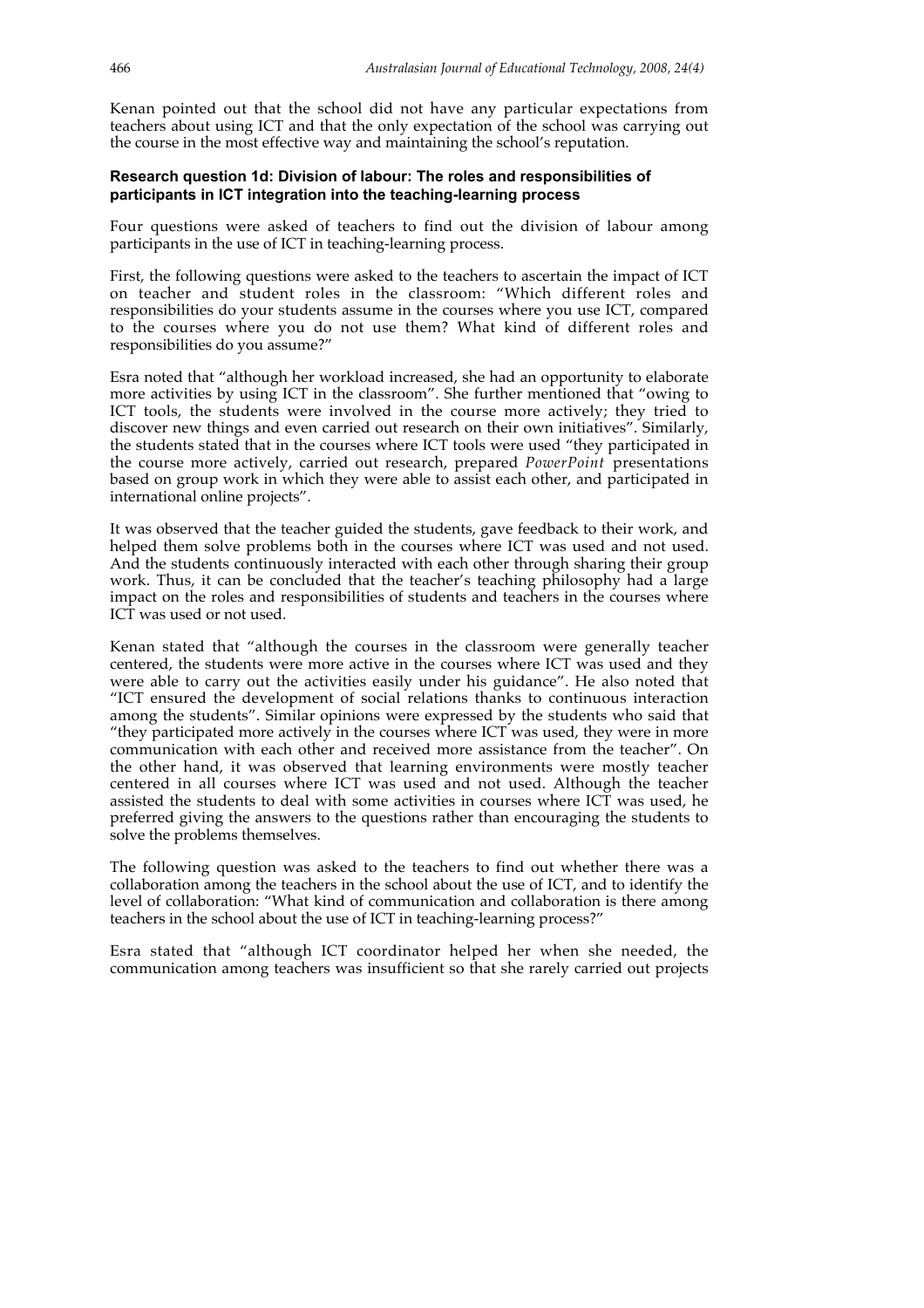with teachers of different subjects". Contrarily, the ICT coordinator said that the projects about the use of ICT in teaching-learning process were carried out with the collaboration of Turkish, social sciences, art, and mathematics teachers and they were presented in school seminars to encourage other teachers to use ICT in their courses. She further explained that most teachers had web sites where they could share their knowledge and they were in communication with each other thanks to forums and egroups.

Kenan stated that "there was communication about the use of ICT within each discipline but the collaboration among the different disciplines was rare". He mentioned that "they had attempted to carry out an interdisciplinary project in the past; however it failed due to the coordination and communication problems among the teachers". The ICT coordinator stated that the teachers who were competent in using technology took advantage of ICT in their courses and were eager to learn new programs and try new techniques, whereas the other teachers did not exert any efforts to use technology in their courses. She added that the efforts of the mathematics teachers served as a model for the other teachers in the school and would encourage them to carry out interdisciplinary projects in following years.

The following questions were asked of teachers to identify the attitude of school administration about the use of ICT: "Does the school administration adopt a supportive attitude about the use of ICT in teaching process? How does the supporting system function?"

Esra stated that "the administration did not hinder any of her efforts and provided financial support, however her efforts were at the individual level since there were no systematic regulations in the school with regard to ICT use". Moreover, she added that "she wished to receive in service training on ICT integration in the classroom, but her demand had not been taken into consideration by the administration yet". On the other hand, the ICT coordinator stated that the school administration was very supportive about the use of ICT in courses, held in service training whenever teachers requested and rewarded teachers' efforts in ICT. Additionally, the students mentioned that "they wished that the school administration provided them with more access to computers whenever they needed".

In School B, Kenan stated that "the school administration provided full support, renewed the computer resources regularly and that their requirements were always met". Similarly, the ICT coordinator explained that the administration adopted a quite supportive attitude, they did not have any problems in supplying technical materials and any demands for in service training would be welcome by the administration. Furthermore, she added that an in service training on the use of ICT was offered in the past; however the teachers were reluctant to participate in offering their workload as an excuse. On the other hand, the students did not find the support of the administration sufficient, stating that "the number of computers in the school was limited and they did not have the opportunity to use them whenever they wanted".

#### **Research question 1e: Outcome: The reflections of ICT integration to students' learning and instruction**

The following questions were posed to the teachers about the outcomes: "What experiences do you have when using ICT? Can you explain the reflections of these experiences on students' learning and instruction?"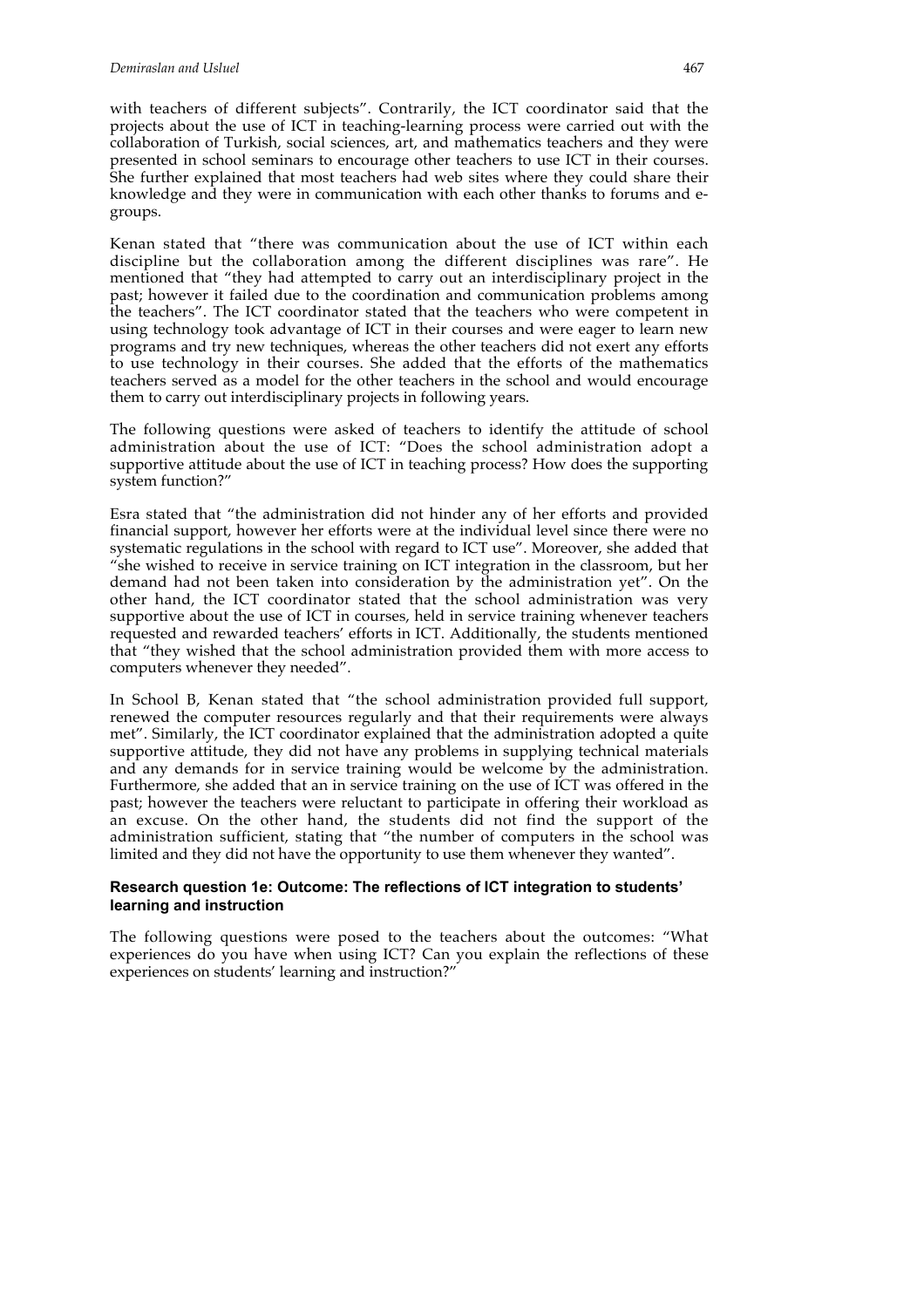Esra remarked that "she had access to all kinds of written and visual resources, carried out more activities since ICT tools were time-saving, had such alternatives as distance education, and thus, was able to offer an education of higher quality". Moreover, touching upon the limitations of technology, she stated that "the teachers should always have alternative plans or learning activities without being addicted to technology". About Esra's use of ICT in courses, the students said that their interest and motivation for the course increased, they were more active throughout the course, discovered new things owing to the Internet and what they learned was more permanent.

It was observed that although the same learning content was offered to all students, the content was improved by various tools as well as exercises and was supported with subsidiary activities in the courses where ICT was used. All activities raised students' interest and motivation for the course, and contributed to the enrichment and interaction of the learning environment. Nevertheless, longer observations are required to find out to what extent the students' success and effectiveness of teachers' professional tasks is increased by using ICT in the teaching-learning process.

Kenan mentioned that "the courses where ICT was used made the students acquire the skills to work on their own, ensured the active involvement of the students in the course and increased student motivation towards the subject; however the use of ICT did not make any contributions to him except for providing various alternatives". Likewise, the students stated that "they found the courses where ICT was used more enjoyable, the animations and sounds in computer had positive impacts on their learning and they were involved more actively in the course".

It was observed that all the students fulfilled the same learning activities in the course. Although these Internet based activities carried out in the laboratory are not regarded as high level activities, it can be concluded that they promoted the interest and motivation of students for the course and led to an interaction in the learning environment.

#### **Research question 2: Contradictions within the activity systems**

As it can be seen by comparing the types of activity systems identified in the two schools, School A and School B had differences and similarities in the paths they took in terms of ICT integration. In the following section, we present the contradictions within the activity systems in each school.

It may result in a contradiction between *Subject-Division of labour (a)* that the teacher is willing to use ICT in the teaching-learning process and makes use of various technologies in her courses, but finds the support of administration insufficient. Although the ICT coordinator said that the administration adopted a supportive attitude concerning the use of ICT, Esra's viewpoints about the *insufficiency of in service training in the school and the lack of systematic regulations* bring about a contradiction about the support provided by the school administration.

The insufficiency of ICT resources results in a contradiction between *Subject-Tools (b)* because the teacher's willingness and efforts to use ICT in the teaching-learning process are hampered by the lack of computers in classroom and laboratory. Hence, adequate resources have to be supplied for teachers to ensure the use of ICT in the courses effectively.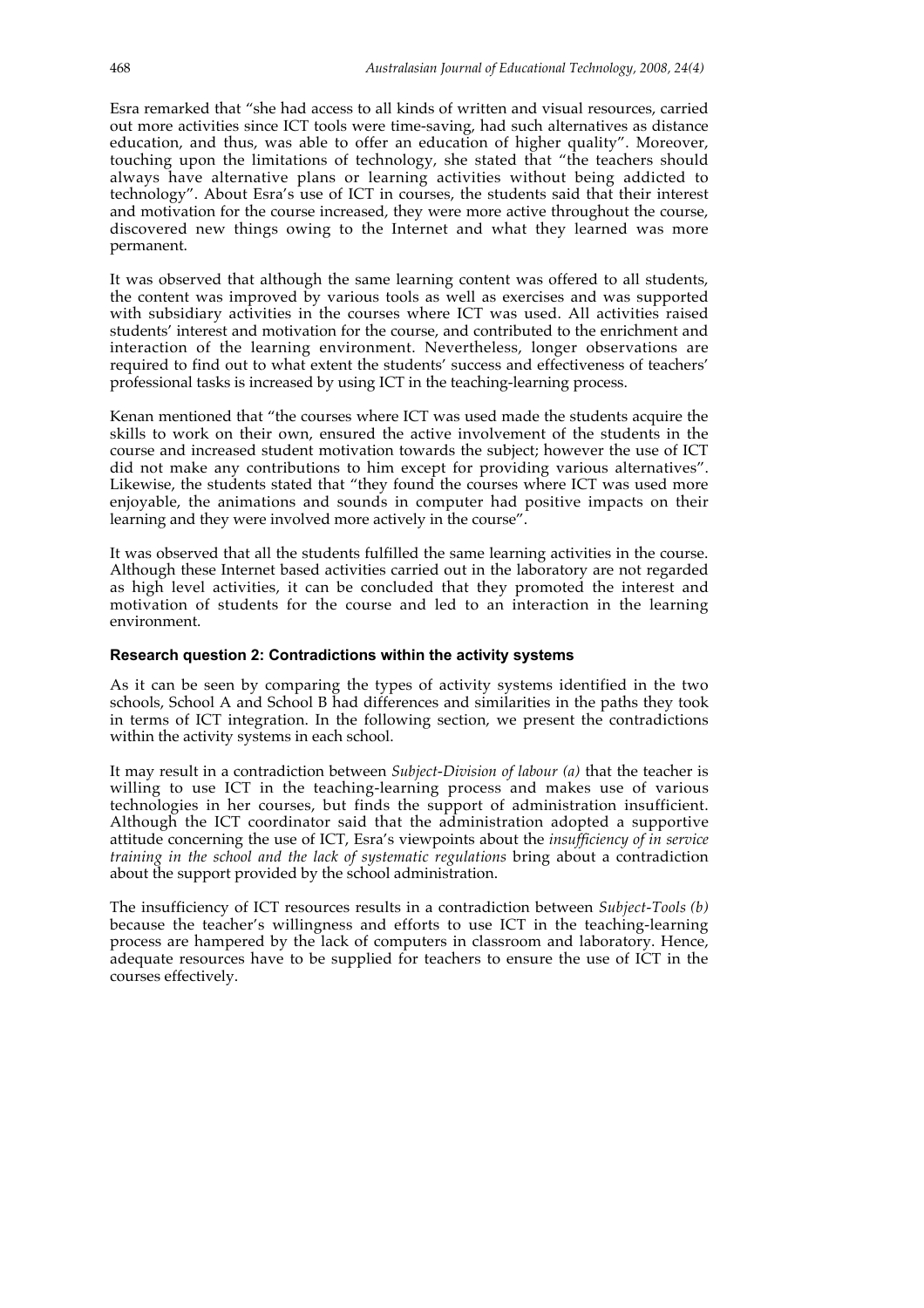

Figure 2: Contradictions within the activity system in School A.

The insufficiency of resources results in the non-fulfillment of teachers' and students' expectations concerning an interactive classroom environment which was defined as a classroom where ICT resources were easily accessible, which brings about a contradiction between *Rules-Tools (c).* However, the ICT coordinator stated that sufficient resources were provided for the teacher and the students. At this point, it is suggested that the ICT coordinator establish closer relations with teachers, understand their needs, and serve as a bridge between the school administration and teachers to facilitate the solutions of problems. Additionally, an ICT policy including the supply of computers in classrooms and the accessibility of resources can be implemented in the school with the leadership of ICT coordinator.

The challenges of classroom management in the courses where ICT is used lead to a significant contradiction between the use of ICT in the teaching-learning process and its objective to promote students' learning and the quality of teaching, that is to say, between *Tools-Object (d).* At this point, in service training offered to teachers will contribute to the integration process by explaining teachers which pedagogy they should adopt and what kinds of strategies they should develop in view of potential problems in the courses where they use ICT.

The lack of adequate communication and collaboration among the teachers in the school over the use of ICT brings about a contradiction between *Object-Division of labour (e)*. It is noticeable from the interviews that there is not any interdisciplinary collaboration among the teachers with regard to the use of ICT in courses. However, it is important that the effective functioning of integration process is achieved with interdisciplinary endeavors which require collective participation of all units in the school. The efforts of only one teacher to use ICT in her courses will not ensure the institutionalisation of the process, but remain as an individual initiative. Hence, it can be concluded that the support of the administration and collaboration among teachers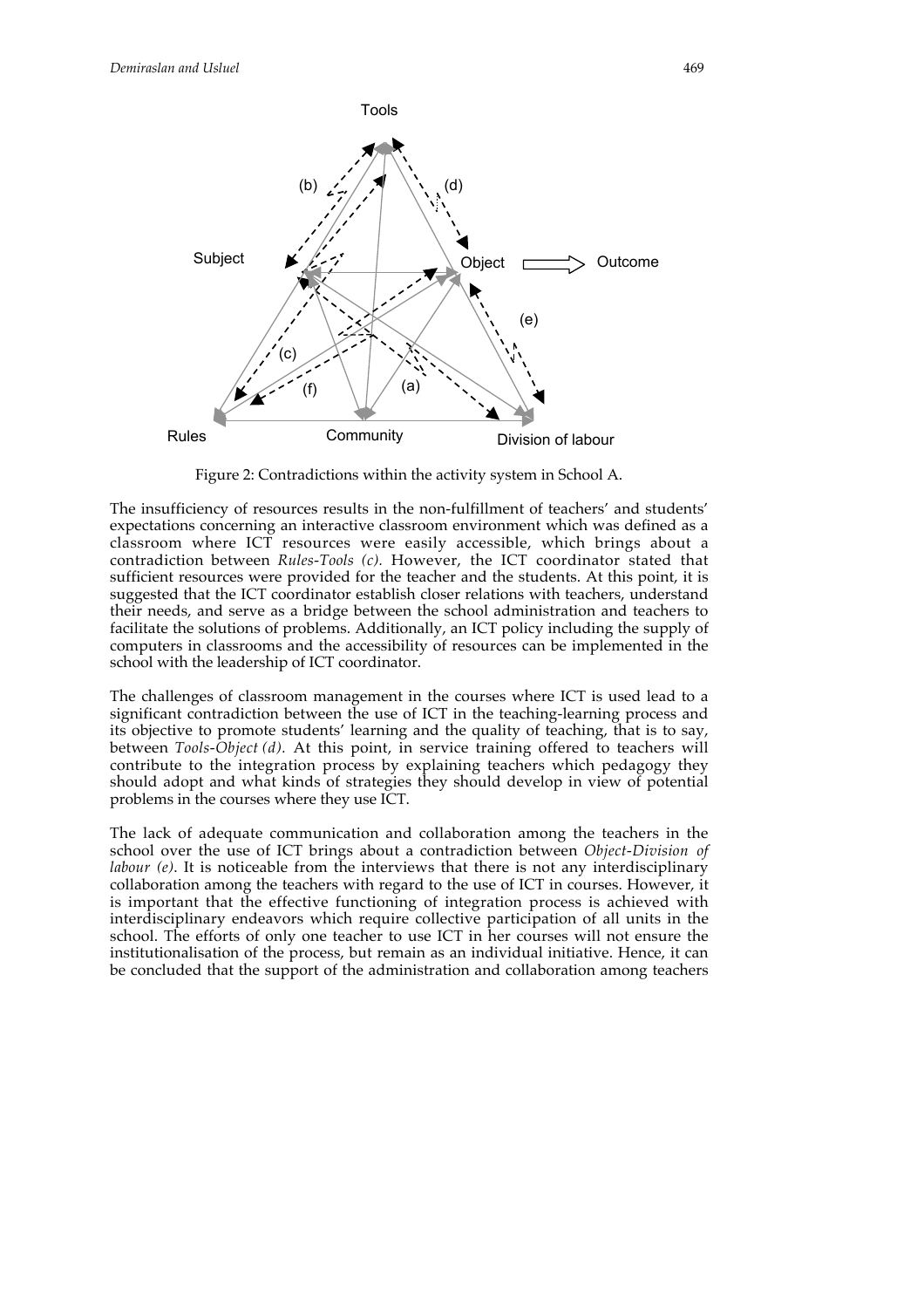play an important role in the institutionalisation of the ICT integration process. In addition, the obligatory disregard of ICT in assessment because of standard based examinations and an inflexible instructional program causes a contradiction between *Rules-Object (f).* Regulations are required to integrate ICT into curriculum in the field of assessment.



Figure 3: Contradictions within the activity system in School B.

There is a contradiction between *Tools and Division of labour (a)* since Kenan adopts a teacher centred approach in teaching and cannot detach from the role of traditional teacher though he gradually holds a guiding position with the use of ICT. His thought that ICT does not affect teacher-student relations considerably may result from not using ICT to support student learning but using it as an add on to the regular classroom activities. On the other hand, the students mentioned that they preferred collaborative activities with the guidance of teacher. Hence, it is of particular importance that the teacher makes considerable changes in his pedagogy and adopts new roles and responsibilities, such as acting more as a guide and letting students be more responsible for their own learning.

Kenan spoke of the obligation to deliver the curriculum in time and stated that lack of time hindered the fulfillment of extra-class activities, and thus, he found the current ICT based activities sufficient, which results in contradictions between *Rules-Object (b).* To this end, a systematic process of change and technology oriented regulations in the curriculum are required in the school. Given that curricula are organised by MONE, it is obvious that these regulations must be imposed at the national level.

Furthermore, contradictions between *Rules-Tools (c)* arouse since Kenan uses traditional assessment methods due to the obligation to comply with general success criteria such as standard based tests held by MONE throughout the nation. It is recommended that the school revises all its rules on assessment and that the groups who have a determining role in the educational policies at the national level introduce new ICT centred policies.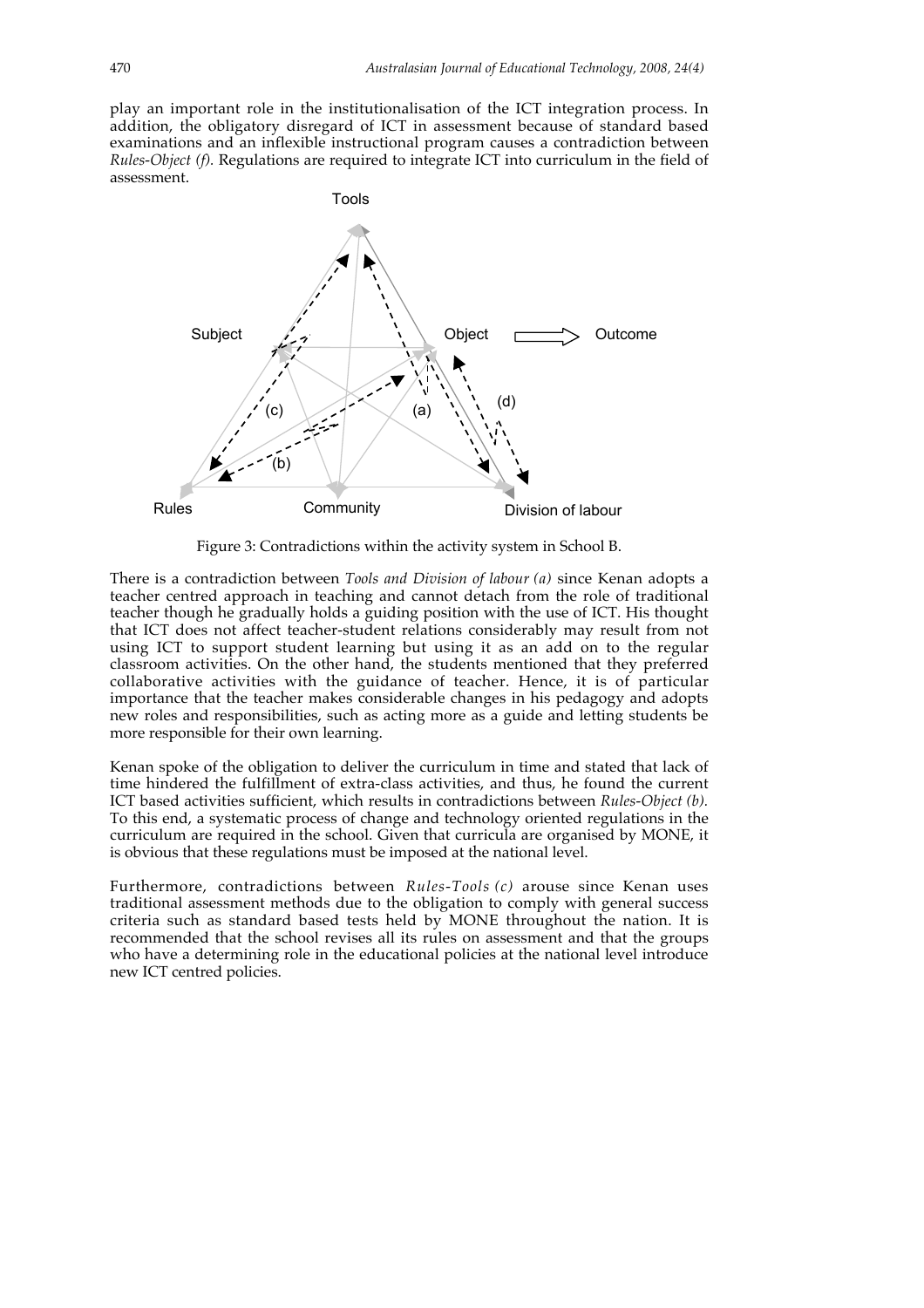Similar to School A, the lack of sufficient communication and collaboration about the use of ICT among teachers in School B results in a contradiction between *Object-Division of labour (d)*. Although the heavy course load of teachers is defined as a significant motive behind the lack of collaboration, it is believed that teachers can carry out interdisciplinary projects with the support of the ICT coordinator and the school administration so as to assure the effectiveness of integration process.

## **Conclusions**

ICT integration is, after all, both the tools and the methods used in teaching (Li & Bratt, 2004). To understand how teachers integrate ICT into the teaching-learning process requires an analysis of the activity systems in which they are embedded, and an analysis of the contradictions inherent within activities. Therefore, by adopting an activity theoretical approach to the study, not only can we understand the various processes within and between the elements of activity system, but also we can pinpoint problem areas to be addressed and construct potential effects of contradictions in ICT integration process. In this paper, we used an activity theory framework for understanding and describing experiences of students and teachers when using ICT and the contradictions that occurred in the ICT integration process.

Given the activity systems in School A and School B, it was noticed that both the teacher (Esra) and the students in School A emphasised the lack of technological equipment and computer access. The teacher (Kenan) in School B did not mention any difficulties except for simple technical problems, whereas the students found the computer opportunities in the school inadequate. Furthermore, Esra stated that the school administration did not provide her with sufficient support including in service training and that her efforts did not go beyond individual initiatives. Esra regarded this attitude of the administration as a significant problem that hampered her willingness to introduce technology in her classroom. On the other hand, Kenan explained the obligation to deliver the curriculum in time and stated that lack of time hindered the fulfillment of extra-class activities and thus he found the current ICT related activities sufficient.

These findings were supported by the literature. The common point of all studies about the integration of ICT into school programs is that teachers should be equipped with the required knowledge and skills to ensure the effective integration of ICT into the teaching-learning process (Galanouli, Murphy & Gardner, 2004; Jedeskog & Nissen, 2004; Cope & Ward, 2002). In other words, to be able to use ICT in the courses effectively, teachers should be aware of its potential, select tools and methods which are appropriate for the needs of students, design their teaching methods effectively, and develop new teaching strategies. Furthermore, it is essential for the teachers to know and apply classroom management rules in order to cope with problems encountered in technology aided learning environments (Herzig, 2004; Gobbo & Girardi, 2001). Although access to technology is still a major obstacle to the teachers in developing countries as in this study, it is the skill and attitude of the teacher that determines the effectiveness of technology integration into the classroom. Therefore, not only the accessibility of equipment should be ensured; but also teachers should be provided with the opportunities of lifelong training and development about ICT skills.

Comparing the contradictions within the activity systems in School A and School B, it was found out that there are more contradictions in the activity system of School A. In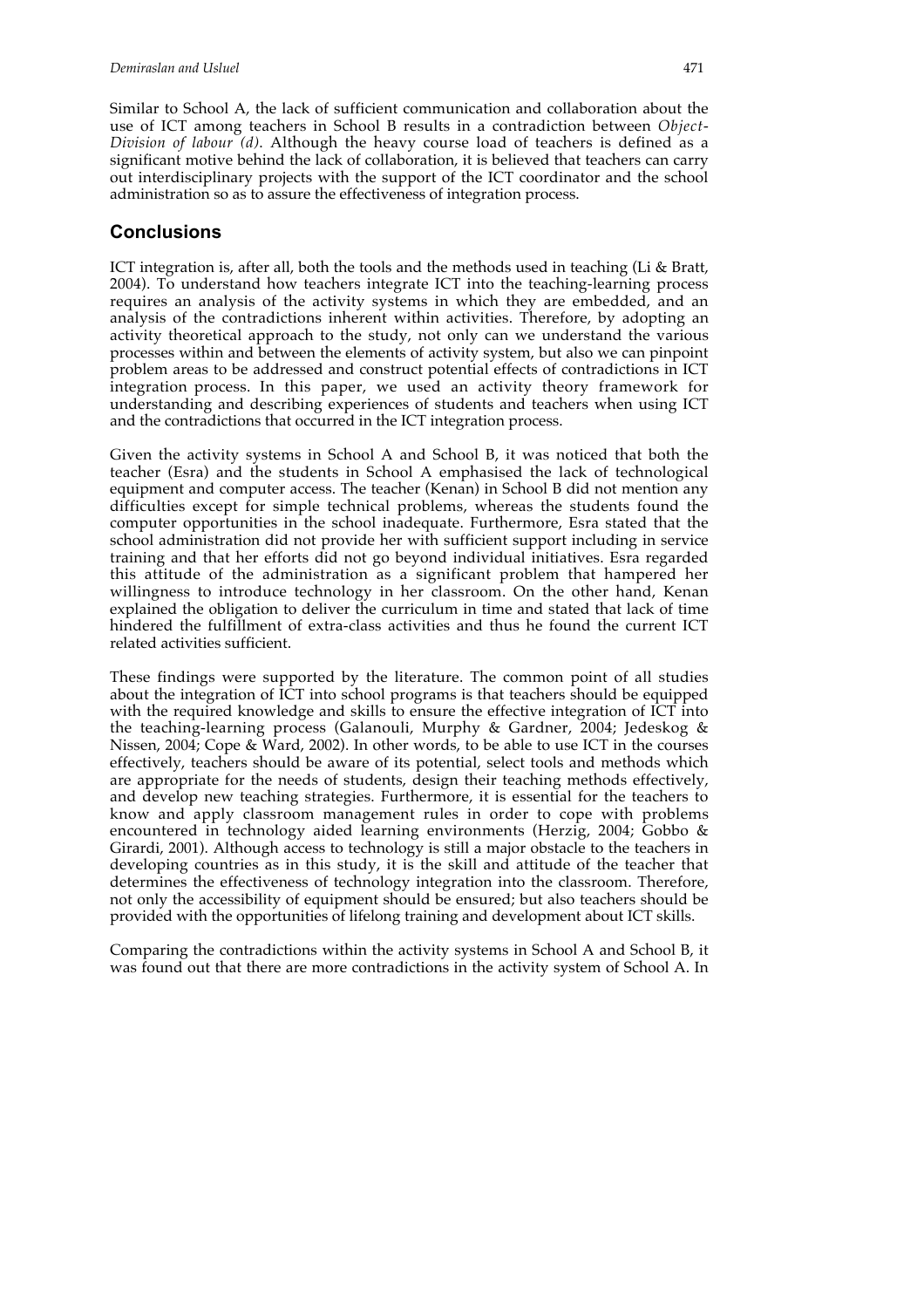fact, it was observed in School A that Esra was quite willing to use ICT in her courses, had adequate knowledge about ICT and carried out activities which served the integration. However, it was noticed that such factors as the insufficiency of in service training and resources, the attitude of the administration, the school rules and the lack of sufficient collaboration among the teachers in the school bring about contradictions among the elements in the activity system. In School B, the school was more equipped with ICT resources, which might lead to fewer contradictions in activity system. However, the fact that Kenan preferred basic drill-practice exercises to promote the motivation of children rather than applications targeted at the integration of ICT into the teaching-learning process could be a much more important factor in fewer numbers of contradictions in School B.

Additionally, these two schools were selected based on the information that there were enough computers for use by students and teachers, and that teachers used ICT regularly in their classroom. However, the findings indicated that either the computer access or the way of using ICT in the teaching-learning process was problematic in terms of effective ICT integration in each school. One of the reasons may be due to the lack of a shared understanding in the school community about the purposes of using ICT in the classroom. Therefore, it is highly important that the goals of introducing ICT into a learning setting be aligned with the mission and the values of the schools.

Although we report findings from only two cases, the deeply contextual data collected enabled us to make conclusions, which we feel, will hold across other studies of this kind. The findings indicate that the use of ICT as a teaching-learning tool does indeed force a shift in the activity system, transforming traditional behaviours, leading to contradictions in and between systems and, consequently, forcing changes in and between systems. Based on the results, we conclude that, along with lack of technology and access, the organisational culture, the changing roles of teacher and students with regard to ICT, inflexible timetable curriculum, the support of the school administration, the mediator role of an ICT coordinator and the collaboration among the teachers were also imperatives that need to be taken into consideration in ICT integration processes.

Finally, it is valuable to emphasise that activity theory is a decriptive theory which helps us to understand the culture and the context of a learning environment and the underlying interactions in this context. Therefore, in this study, we used activity theory concepts and language to describe the changes brought by ICT use in the classroom, rather than to prescribe changes or design solutions for effective ICT integration in teaching and learning. Future research using empirical methodologies and large sample sizes reflecting the diversity of schools in the community can be conducted in order to provide more detailed prescriptives for effective integration processes.

#### **References**

- Askar, P. & Usluel, Y. K. (2003). A longitudinal study related to the rate of adoption of computers: Comparison of three schools. *Hacettepe University Journal of Education,* 24, 15-25.
- Center for Activity Theory and Developmental Work Research (2003). The activity system. http://www.edu.helsinki.fi/activity/pages/chatanddwr/activitysystem/ [viewed 12 Nov 2003, verified 11 Aug 2008].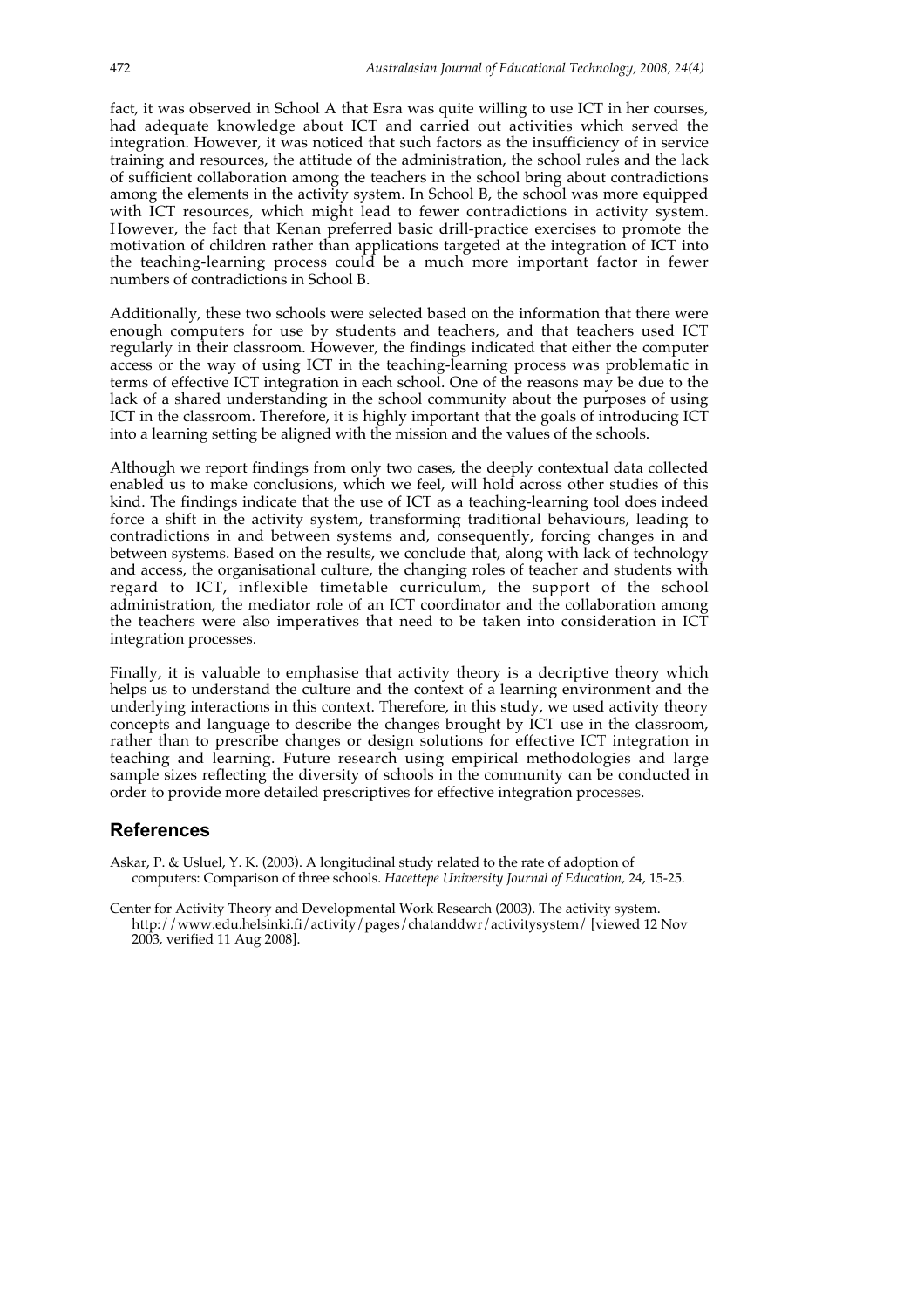- Cope, C. & Ward, P. (2002). Integrating learning technology into classrooms: The importance of teachers' perceptions. *Educational Technology & Society,* 5(1), 67-74. http://www.ifets.info/journals/5\_1/cope.html
- Demiraslan, Y. (2005). *Analyzing the ıntegration of ınformation and communication technologies into teaching-learning process according to activity theory*. Unpublished dissertation. Ankara: Hacettepe University.
- Engeström, Y. (2001). Expansive learning at work: Toward an activity-theoretical reconceptualization. *Journal of Education and Work,* 14(1), 133-156.
- Engeström, Y. (1987). Learning by expanding: An activity-theoretical approach to developmental research. [viewed 5 Mar 2005, verified 11 Aug 2008] http://communication.ucsd.edu/LCHC/MCA/Paper/Engestrom/expanding/toc.htm
- Galanouli, D., Murphy, C. & Gardner, J. (2004). Teachers' perceptions of the effectiveness of ICTcompetence training. *Computers & Education,* 43*,* 63-79.
- Gobbo, C. & Girardi, M. (2001). Teachers' beliefs and ıntegration of ınformation and communications technology in Italian schools. *Journal of Information Technology for Teacher Education,* 10(1&2), 63-85. [verified 11 Aug 2008] http://www.informaworld.com/smpp/content~content=a751267195~db=all~order=page
- Herzig, R. G. M. (2004). Technology and its impact in the classroom. *Computers & Education,* 42(2), 111-131.
- Jedeskog, G. & Nissen, J. (2004). ICT in the classroom: Is doing more ımportant than knowing? *Education and Information Technologies,* 9(1), 37-45.
- Kennewell, S. (2001). Using affordances and constraints to evaluate the use of ınformation and communications technology in teaching and learning. *Journal of Information Technology for Teacher Education,* 10(1&2), 101-116. [verified 11 Aug 2008] http://www.informaworld.com/smpp/content~content=a739086211~db=all~order=page
- Kuutti, K. (1996). Activity theory as a potential framework for human-computer interaction research. In B. A. Nardi (Ed.) *Context and consciousness: Activity theory and human-computer interaction*, Cambridge, MA: The MIT Press, 17-44.
- Li, J. Z. & Bratt, S. E. (2004). Activity theory as tool for analyzing asynchronous learning networks (ALN). In W. Liu, Y. Shi & Q. Li (Eds), *Advances in web-based learning, ICWL 2004: Proceedings Third International Conference*. Beijing, 8-11 August. Berlin: Springer
- Lim, C. P. & Hung, D. (2003). An activity theory approach to research of ICT integration in Singapore schools. *Computers & Education*, 41(1), 49-63.
- Lim, C. P. (2002). A theoretical framework for the study of ICT in schools: A proposal. *British Journal of Educational Technology,* 33(4), 411-421.
- Martins, C. B. M. J., Steil, A. V. & Todesco, J. L. (2004). Factors influencing the adoption of the Internet as a teaching tool at foreign language schools. *Computers & Education,* 42, 353-374.
- Naidu, S., Cunnington, D. & Jasen, C. (2002). The experience of practitioners with technologyenhanced teaching and learning. *Educational Technology & Society*, 5(1), 23-34. http://www.ifets.info/journals/5\_1/naidu.html